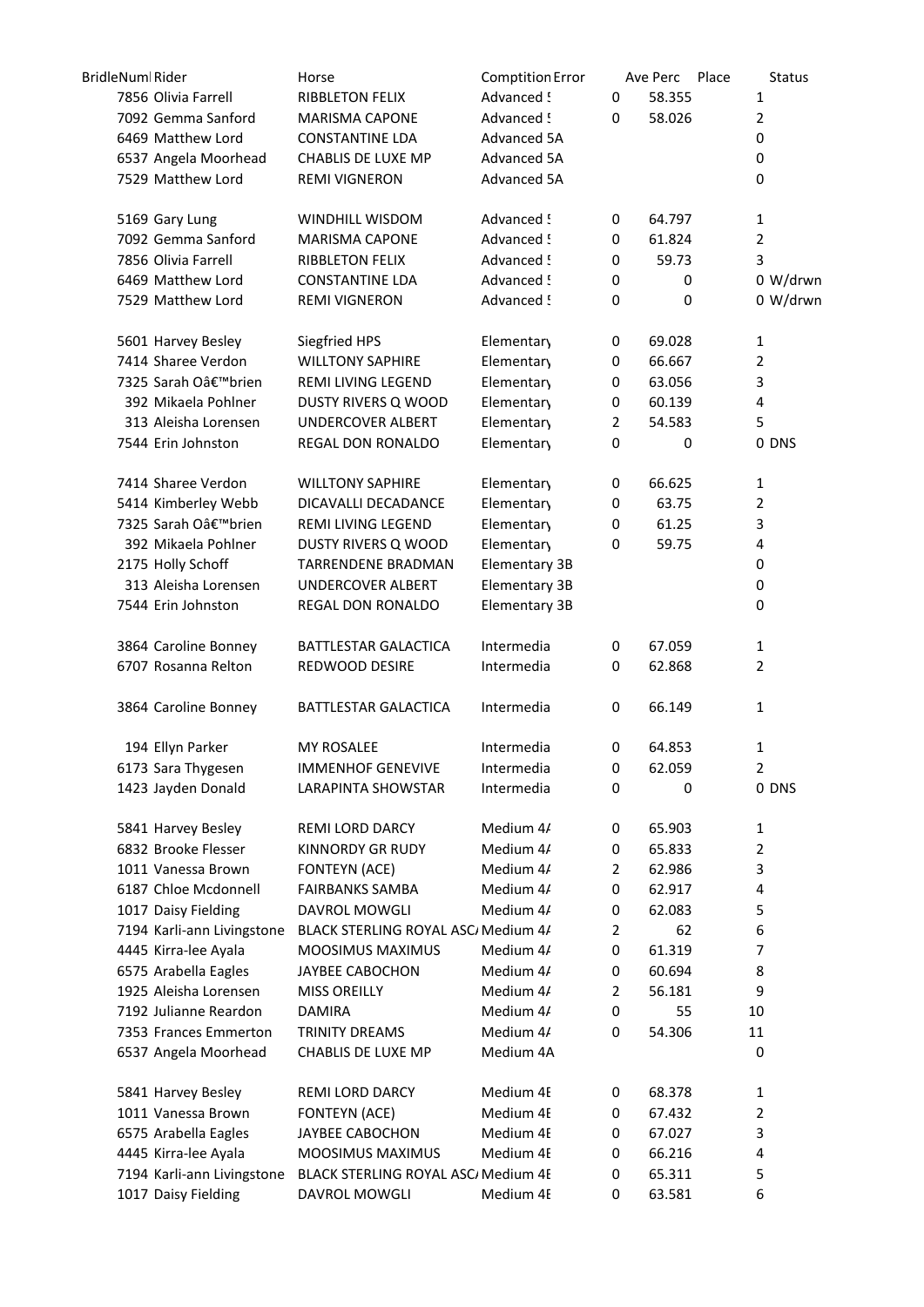| 6187 Chloe Mcdonnell    | <b>FAIRBANKS SAMBA</b>                   | Medium 4E   | 0              | 63.581 | 6              |
|-------------------------|------------------------------------------|-------------|----------------|--------|----------------|
| 6832 Brooke Flesser     | <b>KINNORDY GR RUDY</b>                  | Medium 4F   | $\overline{2}$ | 62.5   | 8              |
| 1925 Aleisha Lorensen   | <b>MISS OREILLY</b>                      | Medium 4E   | 0              | 55.878 | 9              |
| 7192 Julianne Reardon   | <b>DAMIRA</b>                            | Medium 4E   | 0              | 55.405 | 10             |
| 7353 Frances Emmerton   | <b>TRINITY DREAMS</b>                    | Medium 4E   | 0              | 0      | 0 Elim         |
| 5414 Kimberley Webb     | DICAVALLI DECADANCE                      | Novice 2A   | 0              | 70.089 | 1              |
| 1561 Karli Colman       | ROSETHORN MISTER LINCOL Novice 2A        |             | 0              | 68.393 | $\overline{2}$ |
| 4589 Tamika Donald      | RAINBOW LODGE OLYMPIC F Novice 2A        |             | 0              | 66.25  | 3              |
| 2090 Jana Stadelmann    | <b>FELICITY R</b>                        | Novice 2A   | 0              | 66.161 | 4              |
| 7134 Kayla Webb         | <b>KENLOCK ENFIELD SKY</b>               | Novice 2A   | 0              | 65.625 | 5              |
| 1486 Ashlyn Dyer        | <b>WINTARA CADENCE</b>                   | Novice 2A   | 0              | 65.357 | 6              |
| 6300 Linda van Rensburg | Stonefox Zara                            | Novice 2A   | 0              | 65.089 | 7              |
| 1644 Taylah Noy         | <b>FINNISTON PARK DANTE</b>              | Novice 2A   | 0              | 64.643 | 8              |
| 2379 Jennie Wills       | <b>KINGS CELEBRATION</b>                 | Novice 2A   | 0              | 63.75  | 9              |
| 2549 Alison Bailey      | <b>GYPSIE LODGE GALLALEO</b>             | Novice 2A   | 0              | 63.125 | 10             |
| 900 Grace Collins       | <b>HILLCREST RUBY</b>                    | Novice 2A   | 0              | 63.125 | 10             |
| 7801 Leila Alexander    | <b>EVERSLEY CLASSIQUE</b>                | Novice 2A   | $\overline{2}$ | 62.946 | 12             |
| 8077 Sandi-leigh Norris | FINCH FARM COSMIQUE CAV Novice 2A        |             | $\overline{2}$ | 61.786 | 13             |
| 4123 David Stewart      | <b>FAIRBANKS BELAIR</b>                  | Novice 2A   | 0              | 61.339 | 14             |
| 7723 Morgan Lyall       | <b>MR BANKS</b>                          | Novice 2A   | 0              | 60.804 | 15             |
| 1014 Lily Summers       | <b>GEORGE OREILLY</b>                    | Novice 2A   | 0              | 60.714 | 16             |
| 8081 Jacinta Parry      | <b>IMPULSIVE PURCHASE</b>                | Novice 2A   | 0              | 60.536 | 17             |
| 7138 Darren Mews        | MONSIEUR RODOLPHE                        | Novice 2A   | 0              | 60.179 | 18             |
| 7967 Sarah Grzesiak     | TIME TO REMEMBER                         | Novice 2A   | $\overline{2}$ | 58.304 | 19             |
| 1108 Mitchell Cooper    | <b>ELIXIR</b>                            | Novice 2A   | 0              | 57.321 | 20             |
| 8033 Kirra-lee Ayala    | <b>BURREN DAH MR MYAGI</b>               | Novice 2A   | 0              | 56.875 | 21             |
| 7837 Alicia Dyke        | <b>GLAMOUROUS R</b>                      | Novice 2A   | 0              | 56.339 | 22             |
| 316 Belinda Nolan       | TARWIN GROVE SISSINGHUR Novice 2A        |             | 0              | 55     | 23             |
| 2146 Denise Alcock      | <b>CHERENTON WHIRLWIND</b>               | Novice 2A   |                |        | 0              |
| 2189 Nicola Gee         | HOLSTEIN PARK JUMANJI                    | Novice 2A   |                |        | 0              |
| 4123 David Stewart      | <b>FAIRBANKS BELAIR</b>                  | Novice 2B   | 0              | 68.088 | 1              |
| 5414 Kimberley Webb     | DICAVALLI DECADANCE                      | Novice 2B   | 0              | 67.941 | 2              |
| 2090 Jana Stadelmann    | <b>FELICITY R</b>                        | Novice 2B   | 0              | 66.765 | 3              |
| 2379 Jennie Wills       | KINGS CELEBRATION                        | Novice 2B   | 0              | 66.691 | 4              |
| 2549 Alison Bailey      | <b>GYPSIE LODGE GALLALEO</b>             | Novice 2B   | 0              | 66.25  | 5              |
| 6300 Linda van Rensburg | Stonefox Zara                            | Novice 2B   | 0              | 66.176 | 6              |
| 1486 Ashlyn Dyer        | <b>WINTARA CADENCE</b>                   | Novice 2B   | 0              | 64.632 | 7              |
| 7723 Morgan Lyall       | <b>MR BANKS</b>                          | Novice 2B   | 0              | 64.559 | 8              |
| 7837 Alicia Dyke        | <b>GLAMOUROUS R</b>                      | Novice 2B   | 0              | 64.191 | 9              |
| 316 Belinda Nolan       | <b>TARWIN GROVE SISSINGHUR Novice 2B</b> |             | 0              | 64.118 | 10             |
| 999 Grace Collins       | WINDELLA PARK MOZART                     | Novice 2B   | 0              | 64.044 | 11             |
| 1561 Karli Colman       | ROSETHORN MISTER LINCOL Novice 2B        |             | 0              | 63.824 | 12             |
| 8077 Sandi-leigh Norris | FINCH FARM COSMIQUE CAV Novice 2B        |             | 0              | 63.382 | 13             |
| 8081 Jacinta Parry      | <b>IMPULSIVE PURCHASE</b>                | Novice 2B   | 0              | 63.162 | 14             |
| 1108 Mitchell Cooper    | ELIXIR                                   | Novice 2B   | 0              | 62.868 | 15             |
| 1014 Lily Summers       | <b>GEORGE OREILLY</b>                    | Novice 2B   | 0              | 62.206 | 16             |
| 7967 Sarah Grzesiak     | TIME TO REMEMBER                         | Novice 2B   | 0              | 62.059 | 17             |
| 8033 Kirra-lee Ayala    | <b>BURREN DAH MR MYAGI</b>               | Novice 2B   | 0              | 61.176 | 18             |
| 7134 Kayla Webb         | <b>KENLOCK ENFIELD SKY</b>               | Novice 2B   | 2              | 60.074 | 19             |
| 2189 Nicola Gee         | HOLSTEIN PARK JUMANJI                    | Novice 2B   |                |        | 0              |
| 7523 Astra Mews         | <b>CLOVERFERN SOLO</b>                   | Novice 2B   |                |        | 0              |
| 1644 Taylah Noy         | <b>FINNISTON PARK DANTE</b>              | Novice 2B   | 0              | 0      | 0 Elim         |
| 7452 Danielle Mcmahon   | <b>FIORETTI</b>                          | Preliminary | 0              | 69.107 | 1              |
|                         |                                          |             |                |        |                |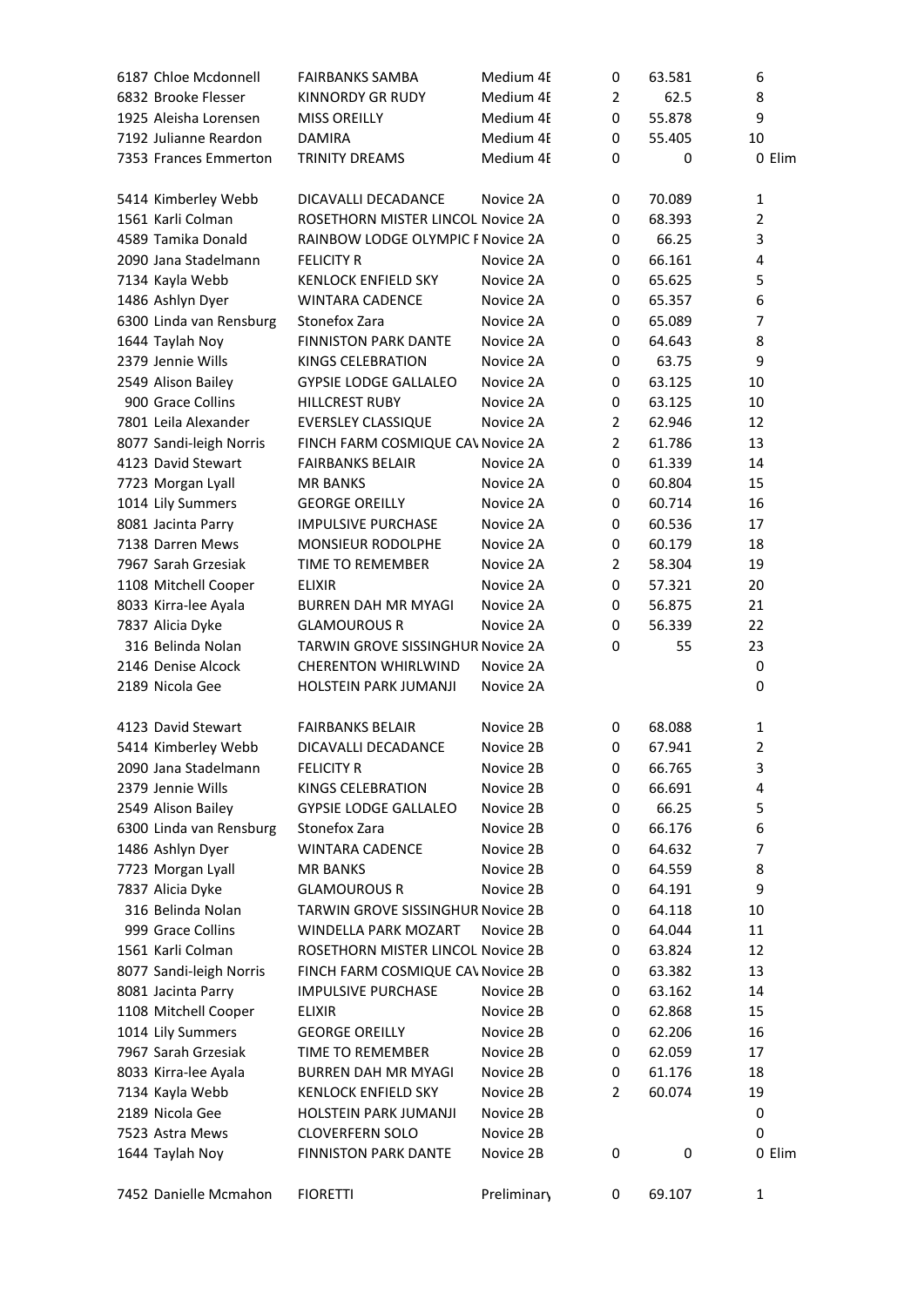| 7781 Jana Stadelmann     | <b>QUINTESSENCE R</b>                    | Preliminary    | 0           | 68.125 | 2        |
|--------------------------|------------------------------------------|----------------|-------------|--------|----------|
| 4589 Tamika Donald       | RAINBOW LODGE OLYMPIC F Preliminary      |                | 0           | 68.125 | 3        |
| 7834 Sabrina Ewing       | <b>GOSSIP BOY</b>                        | Preliminary    | 0           | 68.036 | 4        |
| 7858 Harvey Besley       | <b>FURSTIN FRANGELICO</b>                | Preliminary    | 0           | 66.786 | 5        |
| 900 Grace Collins        | <b>HILLCREST RUBY</b>                    | Preliminary    | 0           | 66.429 | 6        |
| 1617 Elizabeth Ballard   | FINCH FARM CAMPESE                       | Preliminary    | 0           | 66.071 | 7        |
| 7801 Leila Alexander     | EVERSLEY CLASSIQUE                       | Preliminary    | $\mathbf 0$ | 65.982 | 8        |
| 7905 Tamicca Clottu      | SALIENT PARK BRIDGERTON Preliminary      |                | 0           | 65.893 | 9        |
| 1609 Ayshia Noy          | MIMOSAFARM DANCE WITH Preliminary        |                | 0           | 65.625 | 10       |
| 930 Stella Baigrie       | <b>OLYMPIC KING</b>                      | Preliminary    | 0           | 65.179 | 11       |
| 7891 Alise Meakins       | WIZZ KID RF                              | Preliminary    | 0           | 64.911 | 12       |
| 7908 Amelia Stewart      | ROSEGLEN STORMGIRL                       | Preliminary    | 0           | 64.554 | 13       |
| 8015 Karli Colman        | ROSETHORN LADYBIRD                       | Preliminary    | 0           | 64.464 | 14       |
| 1111 Mirran Robinson     | <b>GOLDFLAME</b>                         | Preliminary    | 0           | 64.286 | 15       |
| 595 Xanthe Smith         | <b>REGENCY LEO</b>                       | Preliminary    | 0           | 62.768 | 16       |
| 7144 Nakita Bryant       | <b>TREMAYNE FINE ART</b>                 | Preliminary    | 0           | 62.768 | 16       |
| 4123 David Stewart       | <b>FAIRBANKS BELAIR</b>                  | Preliminary    | 0           | 62.589 | 18       |
| 7701 Francesca Greer     | <b>BORDERSHOW DANCE WITH Preliminary</b> |                | $\mathbf 0$ | 61.071 | 19       |
| 920 Dakota Buchanan      | LINDEN SNOWDONIA                         | Preliminary    | 0           | 60.982 | 20       |
| 7727 Lara Roederer       | Way out shades of destiny                | Preliminary    | 0           | 58.839 | 21       |
| 8056 Georgia Nicholson   | R U SIMPLEE AWESOME                      | Preliminary    | 0           | 57.232 | 22       |
| 8076 Billie Maden        | <b>IVY BANK BOOM</b>                     | Preliminary    | 0           | 52.143 | 23       |
| 5304 Macy Pavia          | <b>ALMOST FAMOUS</b>                     | Preliminary    | 0           | 0      | 0 W/drwn |
| 6300 Linda van Rensburg  | Stonefox Zara                            | Preliminary    | 0           | 0      | 0 W/drwn |
| 7893 Casey-jade Curlewis | IN THE PURPLE                            | Preliminary    | 0           | 0      | 0 DNS    |
|                          |                                          |                |             |        |          |
| 7834 Sabrina Ewing       | <b>GOSSIP BOY</b>                        | Preliminary    | 0           | 69.911 | 1        |
| 7781 Jana Stadelmann     | <b>QUINTESSENCE R</b>                    | Preliminary    | 0           | 69.643 | 2        |
| 2379 Jennie Wills        | KINGS CELEBRATION                        | Preliminary    | 0           | 69.375 | 3        |
| 1609 Ayshia Noy          | MIMOSAFARM DANCE WITH Preliminary        |                | 0           | 68.125 | 4        |
| 7452 Danielle Mcmahon    | <b>FIORETTI</b>                          | Preliminary    | 0           | 67.411 | 5        |
| 7801 Leila Alexander     | <b>EVERSLEY CLASSIQUE</b>                | Preliminary    | 0           | 67.321 | 6        |
| 4589 Tamika Donald       | RAINBOW LODGE OLYMPIC F Preliminary      |                | 0           | 67.054 | 7        |
| 930 Stella Baigrie       | <b>OLYMPIC KING</b>                      | Preliminary    | 0           | 66.518 | 8        |
| 999 Grace Collins        | WINDELLA PARK MOZART                     | Preliminary    | 0           | 66.339 | 9        |
| 8081 Jacinta Parry       | <b>IMPULSIVE PURCHASE</b>                | Preliminary    | 0           | 65.804 | 10       |
| 595 Xanthe Smith         | <b>REGENCY LEO</b>                       | Preliminary    | 0           | 64.107 | 11       |
| 7905 Tamicca Clottu      | SALIENT PARK BRIDGERTON Preliminary      |                | 0           | 63.929 | 12       |
| 1111 Mirran Robinson     | <b>GOLDFLAME</b>                         | Preliminary    | 0           | 63.75  | 13       |
| 7144 Nakita Bryant       | <b>TREMAYNE FINE ART</b>                 | Preliminary    | 0           | 63.482 | 14       |
| 7908 Amelia Stewart      | ROSEGLEN STORMGIRL                       | Preliminary    | 0           | 63.482 | 14       |
| 8015 Karli Colman        | ROSETHORN LADYBIRD                       | Preliminary    | 0           | 61.964 | 16       |
| 7701 Francesca Greer     | <b>BORDERSHOW DANCE WITH Preliminary</b> |                | 0           | 61.25  | 17       |
| 7891 Alise Meakins       | WIZZ KID RF                              | Preliminary    | 0           | 60     | 18       |
| 8076 Billie Maden        | <b>IVY BANK BOOM</b>                     | Preliminary    | 0           | 58.661 | 19       |
| 920 Dakota Buchanan      | LINDEN SNOWDONIA                         | Preliminary    | 0           | 57.768 | 20       |
| 8056 Georgia Nicholson   | R U SIMPLEE AWESOME                      | Preliminary    | 0           | 55.536 | 21       |
| 1617 Elizabeth Ballard   | <b>FINCH FARM CAMPESE</b>                | Preliminary 1C |             |        | 0        |
| 2146 Denise Alcock       | <b>CHERENTON WHIRLWIND</b>               | Preliminary 1C |             |        | 0        |
| 5304 Macy Pavia          | <b>ALMOST FAMOUS</b>                     | Preliminary 1C |             |        | 0        |
| 6300 Linda van Rensburg  | Stonefox Zara                            | Preliminary 1C |             |        | 0        |
| 7893 Casey-jade Curlewis | IN THE PURPLE                            | Preliminary 1C |             |        | 0        |
| 7727 Lara Roederer       | Way out shades of destiny                | Preliminary    | 0           | 0      | 0 Elim   |
| 1576 Sally Collins       | EMU GULLY LIGHTNING RIDC PSG             |                | 0           | 66.176 | 1        |
| 4938 Elizabeth Ballard   | <b>COUGAR V</b>                          | PSG            | 0           | 63.75  | 2        |
|                          |                                          |                |             |        |          |